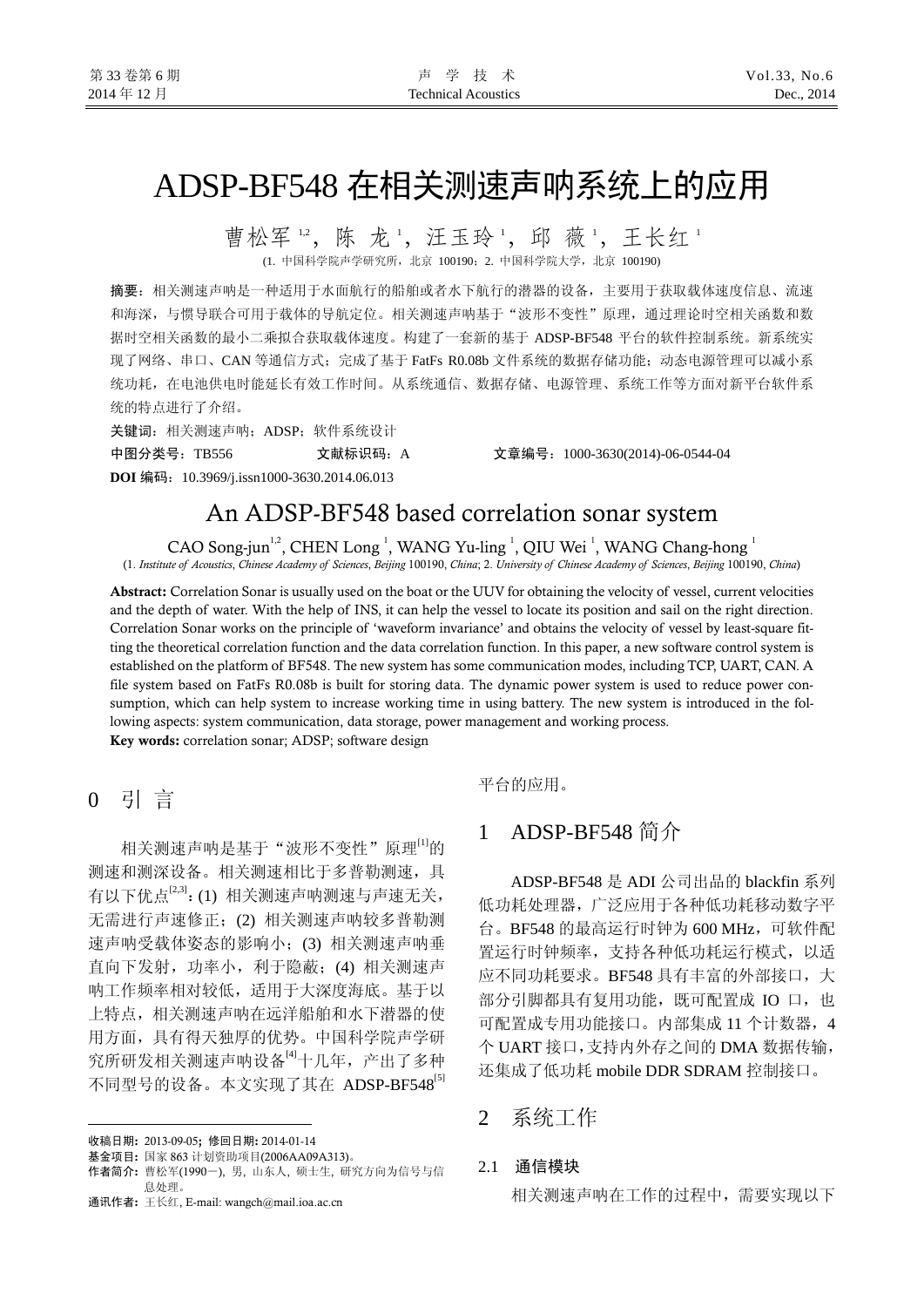的通信过程<sup>[6]</sup>(见图 1): 与调试计算机通信,接收计 算机的命令和参数;与姿态传感器的通信,获取实 时姿态信息,用于速度计算;与声多普勒计程仪 (ADL)通信,实现组合测速工作模式,为惯导系统 提供全海深的速度信息;实时工作过程中与上位机 的通信,实时传回工作结果。



BF548 控制板使用 W5300 芯片,以完成控制 板与调试计算机之间的网络通信,W5300 内部集成 了 10/100M 以太网控制器以及 MAC 和 TCP/IP 协 议栈。通信过程中使用 TCP 协议,主控制板作为客 户端,调试计算机的 superlog 软件作为服务器端(见 图 2)。调试计算机通过 superlog 软件给主控制板发 送相关命令,如设置工作参数、进入 ADIO 系统、 数据回放、Flash 擦除等。



Fig.2 Server of TCP mode-superlog

BF548 具有 4 个 UART 接口, 使用 UART0 与 姿态传感器通信, 使用 UART3 与 ADL 通信, 串口 发射程序使用查询方式,接收子程序使用中断方 式,发射接收子程序见图 3。

控制器局域网(CAN)[7]是一种有效支持分布式 控制系统的串行通信网络,在自治水下潜器(AUV) 的通信设计方面得到广泛应用。CAN 协议引入了 数据的 CRC 校验, 使其具有突出的可靠性, 可以 保证船舶和潜器准确地获取航行速度和水域底深。



图3 串口发射和接收子程序 Fig.3 UART transmitting and receiving operations

BF548 控制板具有 CAN 控制器模块,可以实现控 制板与上位机的 CAN 通信。CAN 模块遵从 CAN2.0B 标准,最大支持 1 Mbps 的数据传输率。 声呐通信使用标准数据帧,通信协议见表 1。

| 表 1 CAN 总线标准 ID 格式<br>Table 1 Standard identifiers of CAN module |         |         |  |  |  |  |
|------------------------------------------------------------------|---------|---------|--|--|--|--|
|                                                                  |         |         |  |  |  |  |
| ID10~ID9                                                         | ID8~ID5 | ID4~ID0 |  |  |  |  |
| 通信方式                                                             | 从节点地址   | 数据内容模式  |  |  |  |  |
|                                                                  |         |         |  |  |  |  |

表 1 中:

(1) ID10 为 0 代表主从通信方式, 为 1 代表广 播方式。

(2) ID8~ID5 为从节点地址,即声相关计程仪 地址,设为 1。

(3) ID4~ID0 为数据内容模式,上位机发送给 声相关计程仪的数据帧包括工作指令包(数据内容 模式为 0)、参数配置包(数据内容模式为 1)、时间 参数包(数据内容模式为 2),声相关计程仪发送给上 位机总共 8 类数据帧(数据内容模式从 0 到 7),具体 数据帧内容模式的含义见表 2。

表 2 CAN 总线数据内容模式含义 Table 2 Types of data frames of CAN module

| 00000         | 00001 | 00010        | 00011     | 00100   00101 |    | 00110     | 00111            |
|---------------|-------|--------------|-----------|---------------|----|-----------|------------------|
| 启动<br>信息<br>句 | 据句    | 感器数跟踪数<br>据句 | 跟踪数<br>据何 | 跟踪数跟踪数<br>据句  | 据句 | 跟踪数<br>据句 | 无效流<br>跟踪数<br>据包 |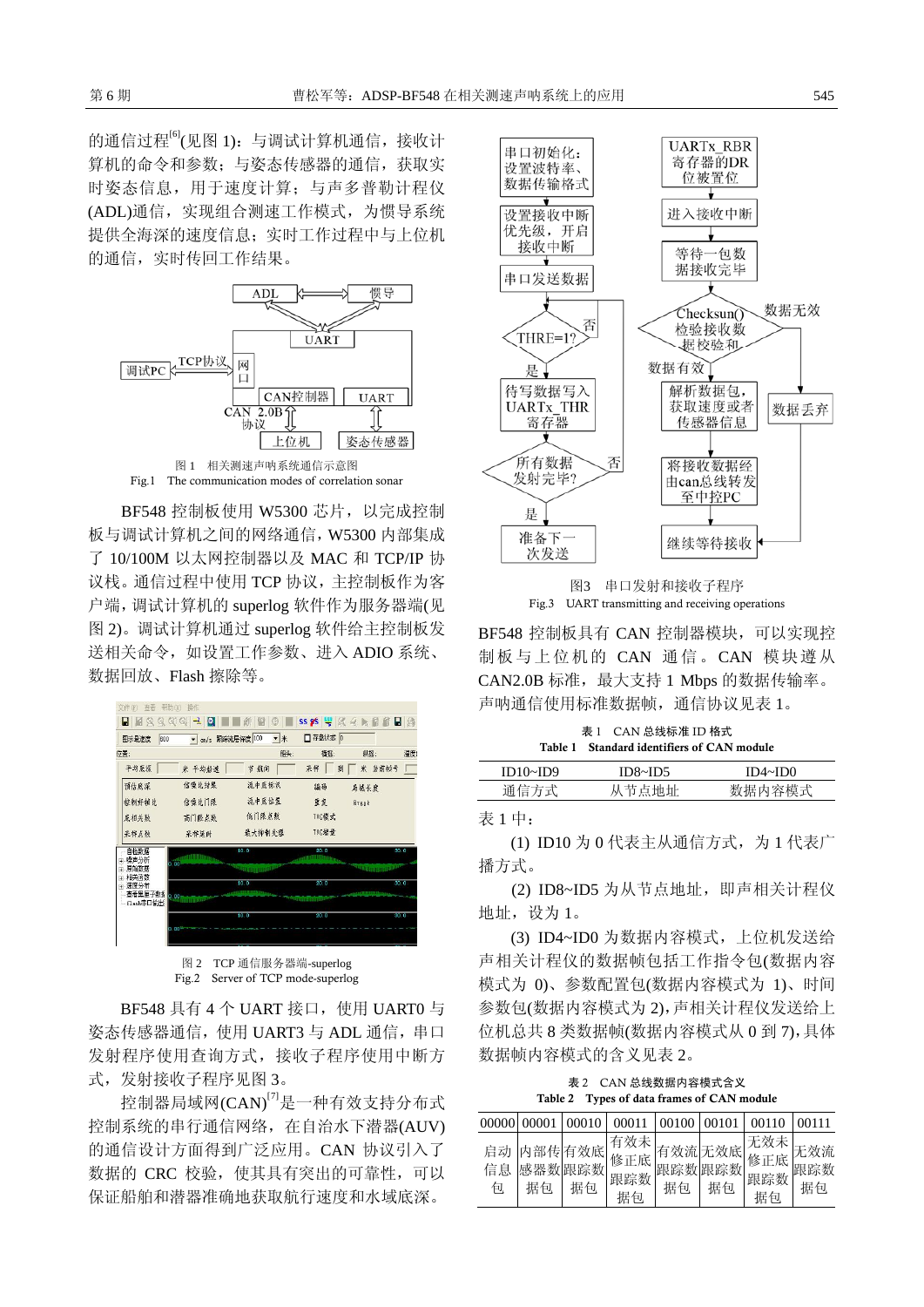#### 2.2 存储模块

相关测速声呐在工作过程中需要存储相关工 作参数和结果,包括 AD 采样数据、实时速度信息 等。使用 NANDFLASH 存储数据,需记录工作过 程中产生的坏块信息,而且读取速度较慢。BF548 控制板的 SD 存储卡增加数据存储的便捷性。

设备中 SD 卡基于 FatFs R0.08b 文件系统(见图 4)。SD 卡存储文件系统<sup>[8]</sup>分为三部分: SD 卡底层 驱动,FatFs 文件系统和应用层函数。(1) 底层驱动 系统使用了 DMA 通道实现数据的读取和写入, 具 有单块(一块大小为 512 字节)读写和多块读写两种 方式,使用 TIME0 实现了日历系统,为文件系统 提供准确的时间信息;(2) FatFs 文件系统采用了开 源文件系统 FatFs R0.08b;(3) 应用层函数, 实现了 FatFs\_Read()和 FatFs\_Wrie()两个函数, 实现对实时 处理结果的储存和回放功能。



图 4 SD 卡文件系统结构图 Fig.4 Structure of SD file system

#### 2.3 动态电源管理

BF548 控制板具有四种不同的运行方式:全速、 激活、休眠和深度休眠。通过外部电源管理控制器 能够操纵 DSP 的内部电压,从而减小功耗。当潜器 浮出水面航行或者在水下待命状态时,可以软件切 换声呐的工作模式,使其处于深度休眠状态,关闭 核心时钟和系统时钟,保留 RTC 时钟信息,可在一 定程度上减少功耗,增加设备在水底的工作时间。

#### 2.4 工作类型

相关测速声呐的主要工作目标是测量流速剖 面和底跟踪测量载体速度,其工作类型主要分为底 搜索、底跟踪测速、流层跟踪测速、流速剖面测量。 另外,为了对系统性能进行考核,还有自检和噪声 分析等任务[9]。图 5 给出了软件系统的整体工作流 程图。



图5 系统工作流程图 Fig.5 Working process of correlation sonar

### 3 测试结果

系统首先进行仿真测试。测试过程中使用串口 调试助手 CommAssistant、CANalyst 软件对系统的 通信功能加以测试,使用 8GTF 卡对数据存储进行 测试,测试流程如图 6 所示。使用 CommAssistant 串口调试助手代表 ADL,每秒钟向控制主板发送四 组串口数据,同时接收控制主板的参数配置包和开 始停止工作命令;控制主板接收到串口发过来的数 据包,首先存储在主板的 TF 存储卡上,然后经由 CAN 总线发送给 CANalyst;使用 CANalyst 代表上 位机,给控制主板发送启动信息包和参数配置包, 同时接收和显示控制主板发送过来的数据包,仿真 测试结果如图 7 所示。经过长时间(大于 72 h)的测 试,收发数据正常,保存信息完整正确。

在仿真测试以后,控制软件与某潜器的上位机